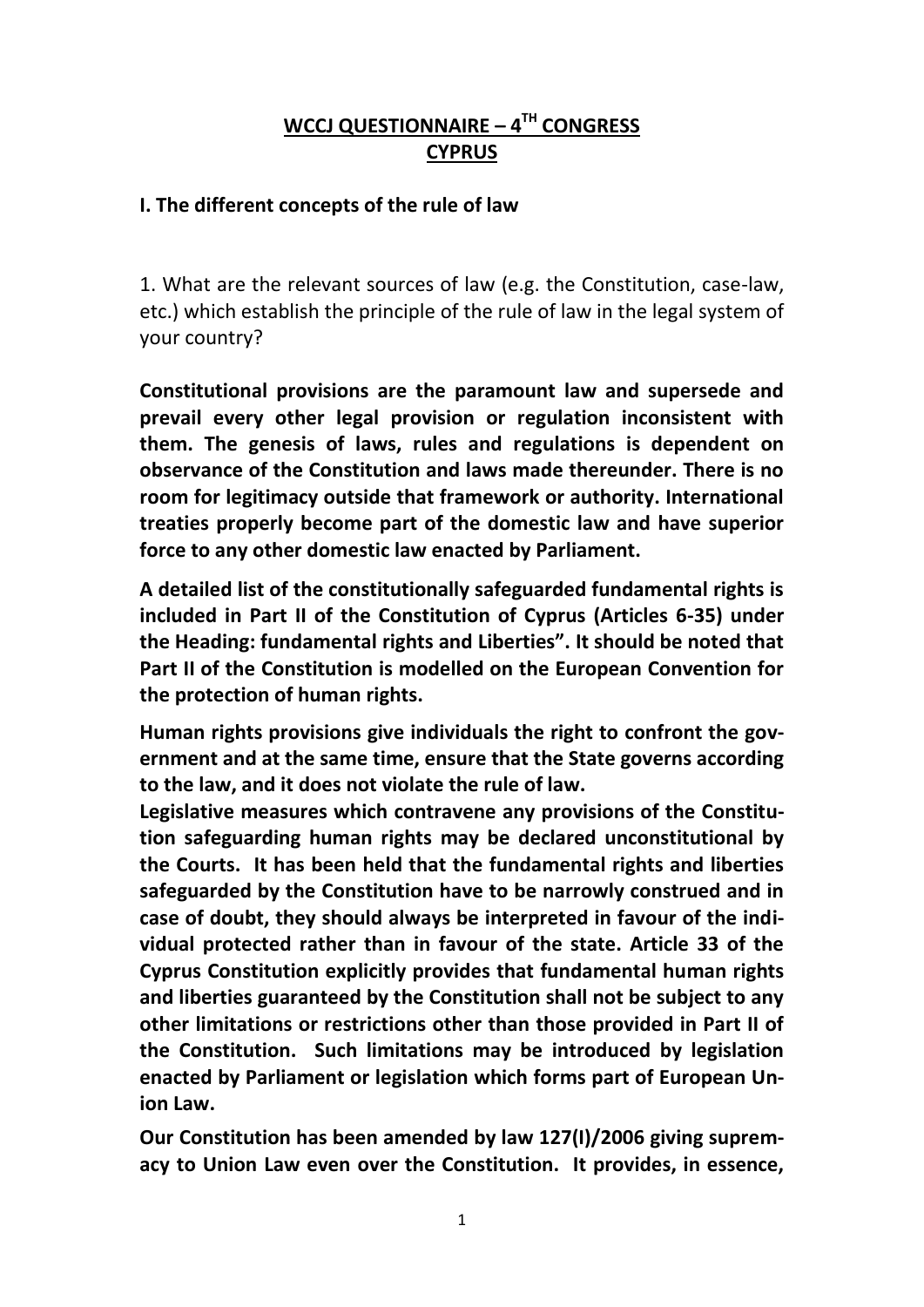**that no provision of the Constitution is considered to invalidate any laws, acts or measures which are deemed necessary due to the obligations of the Republic of Cyprus as a Member state of EU or impede the legal effect and application, in the Republic, of Regulations, Directives, or other EU, or European Communities' legal instruments of a binding nature.** 

**As a result, EU and European Community Law now has an intra constitutional effect, in the sense that it is considered to be an integral part of the Constitution and no constitutional provision may invalidate any provision of a binding nature of European Community or European Union Law. Moreover the EU Charter of Fundamental Rights is given legal recognition by the Treaty of Lisbon (having the same legal force as the Treaties). The EU has set out in one place the existing fundamental rights that can benefit every EU citizen. It covers the whole range of civil, political economic and social rights of European citizens in the EU.** 

**2**. How is the principle of the rule of law interpreted in your country? Are there different concepts of the rule of law: formal, substantive or other?

**The rule of law is reflected in our Constitution. In particular, in the fundamental rights and liberties of the individual known as human rights entrenched in in Part II of the Constitution which contains a Charter of fundamental Rights based on the European Convention on Human Rights. For example Article 12 incorporates fundamental norms of justice that there shall be no conviction for conduct that is not criminalised by Law and that punishment cannot be heavier than that provided by law at the time of the commission of the offence. Unimpeded access to the Court for the assertion or vindication of ones rights is acknowledged by Article 30 of the Constitution. The Cyprus Constitution (Article 33.1) provides that human rights cannot be limited except for a purpose specifically prescribed by the constitution. The principle of institutional separation of the State powers is also organic in our jurisdiction. In accordance with this principle , each of the "three powers of the state , the Legislature, the Executive and the Judiciary is invested with power to act over the entire field of action covered by the corresponding domain of authority except to the extent that provision to the contrary is made to the constitution". While the principle of separation of power is not mentioned explicitly in the**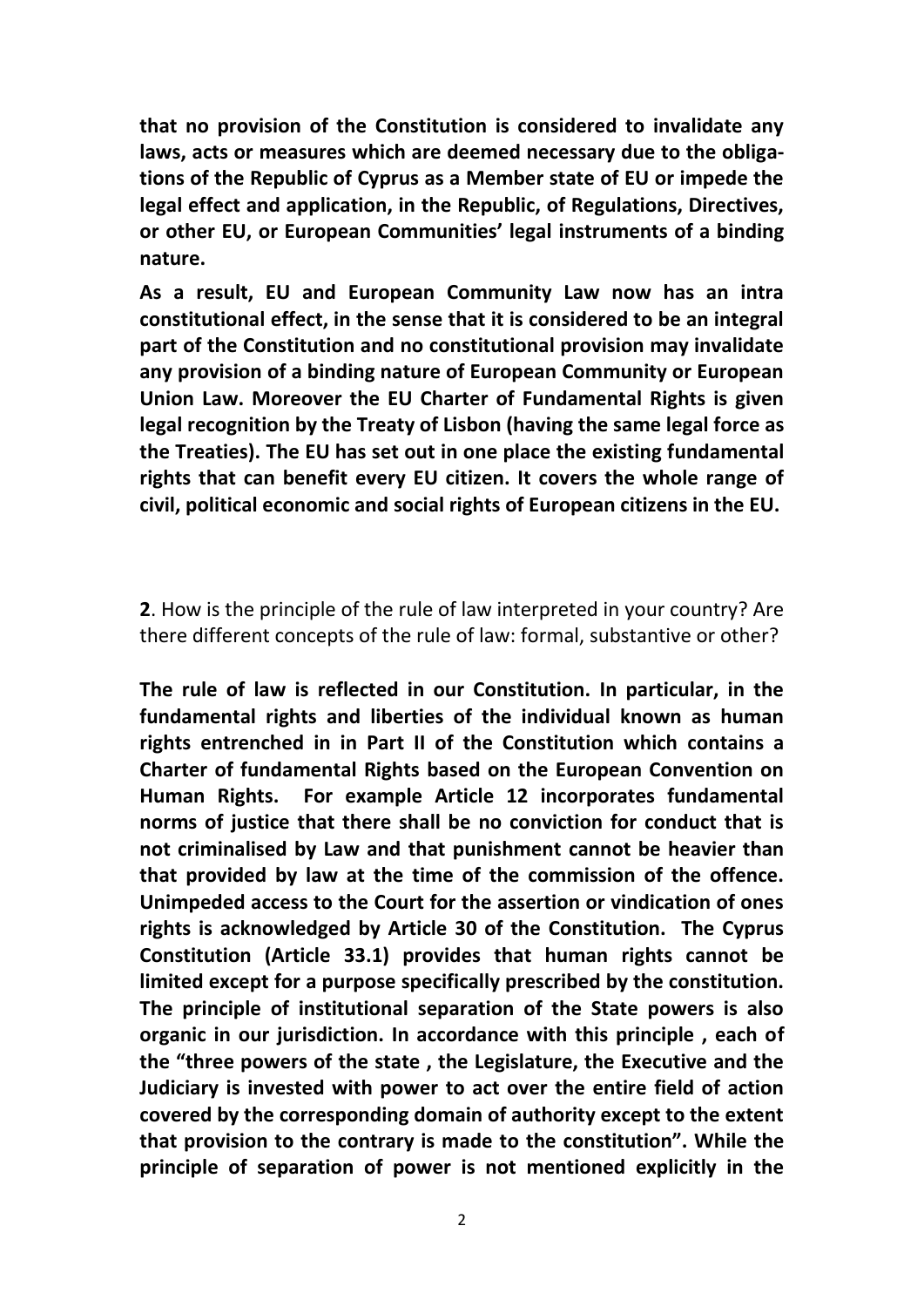**constitution, several constitutional provisions underline that such a principle is embodied in the Constitution.** 

**Article 146 accords with the principle of the separation of powers. The judicial review is confined to ascertaining the legality of the action of the administration.** 

**Article 35 of the Constitution imposes a positive obligation upon each one of the three powers of the State to ensure the effective application of human rights in the sphere of their respective competences. It is a general principle of our law that Courts will seek, where possible, to interpret domestic legislation as compatible with the international obligations into which Cyprus has entered. This is based upon the reasonable assumption that Parliament is not lightly to be taken to have legislated so as to place our country in breach of those obligations. Our national jurisprudence confirms an extensive application of the provisions of the Convention in the domestic law and the recognition of the jurisprudence of the European Court of Human Rights as an important source for the interpretation of human rights. Our constitutional law safeguards that no one is above the Law and that everyone is equal before the Law.**

3. Are there specific fields of law in which your Court ensures respect for the rule of law (e.g. criminal law, electoral law, etc.)?

**Our Court ensures respect for the rule of law in all fields of law. Specifically in criminal law, the presumption of innocence is fully respected as well as the maxim "Nullum crimen, nulla poena, sine lege"**

4. Is there case-law on the content of the principle of the rule of law? What are the core elements of this principle according to the case-law? Please provide relevant examples from case-law.

**There is a voluminous body of case law on the content of the principles of the rule of law. The core elements according to case law vary on the context of the case in adjudication. However core and central elements of the principle of the rule of law are the supremacy of the law, the constitution as the supreme law, the independence of Judiciary and courts, access to justice before an independent and impartial court**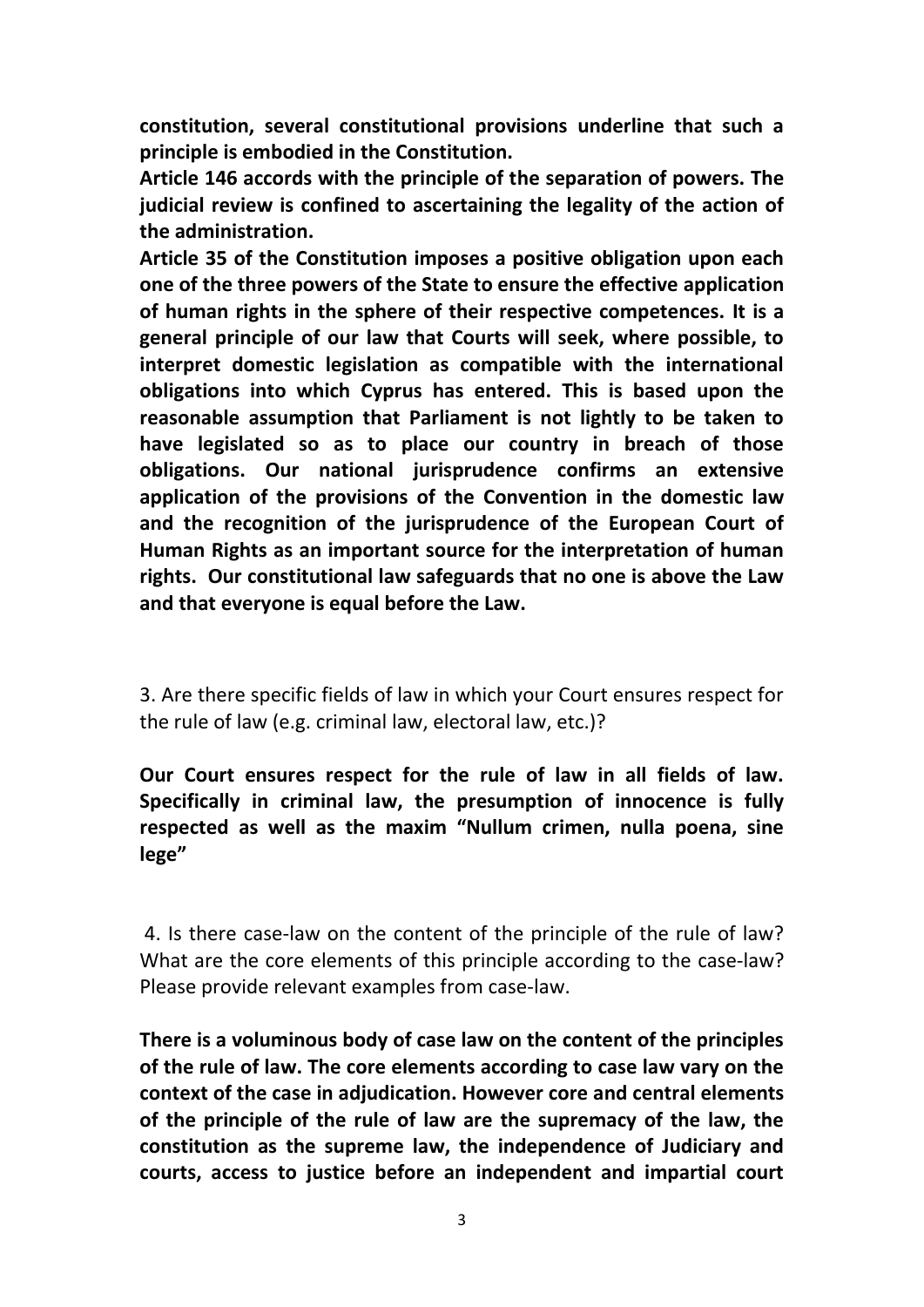**including judicial review of administrative acts, equality before Law. The classification of powers for the purpose of ascertaining the respective domain of each of the three powers of the State and the issue of legality in exercising their respective powers and the prohibition of arbitrariness has been also addressed by the Supreme Court. The Supreme Court has held that a law is unconstitutional if it is contrary to the principle of separation of powers as this is enshrined in a number of constitutional provisions.** 

**The interpretation of human rights, their range of application and impact on the legal order of the country have also attracted a voluminous body of case law. A number of judgments were given on the approach of the Court in relation to the width of human rights and the consequences of their breach. The case law of the Supreme Court emphasizes that respect for human rights as well as non-discrimination and equality before the law must be primary in the mind of the administration.** 

5. Has the concept of the rule of law changed over time in case-law in your country? If so, please describe these changes referring to examples.

**It has been strengthened and enhanced by the impact of constitutional justice through the Court's interpretation of its core elements and the extent of their applicability. The rule of law has been a cardinal principle of our Legal System, since 1960 (our independence) but recently it has developed so as to include e.g. the principles of good administration and good governance.**

6. Does international law have an impact on the interpretation of the principle of the rule of law in your country?

**Yes, for example the EU Charter of Fundamental Rights which is given legal recognition by the Treaty of Lisbon (having the same legal force as the Treaties). The EU has set out in one place the existing fundamental rights that can benefit every EU citizen. It covers the whole range of civil, political economic and social rights of European citizens in the EU. Article 52(3) of the Charter requires "the ECJ to interpret fundamental rights cases in conformity with ECHR (subject to the caveat that Union Law can provide more extensive protection, although the ECJ has**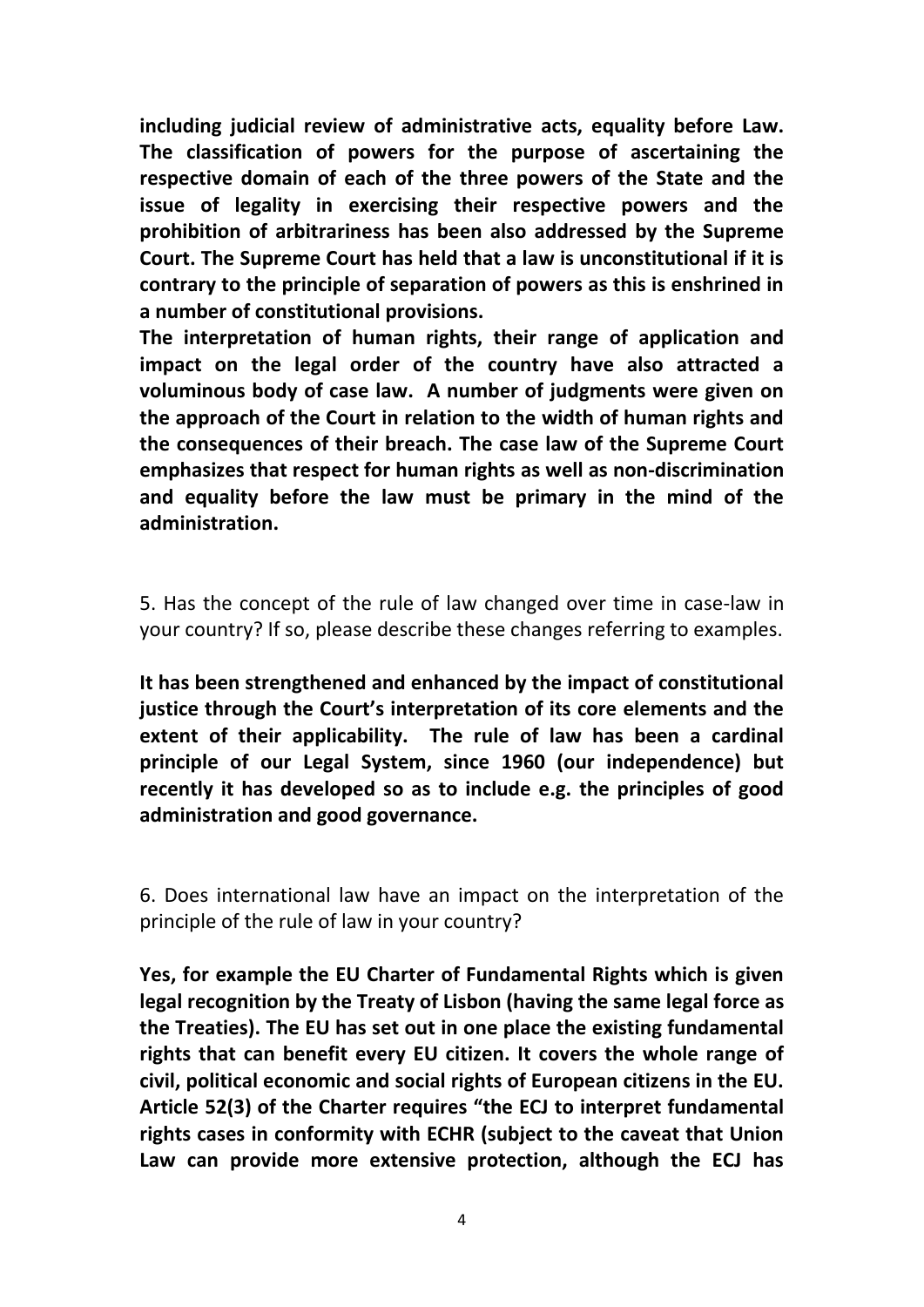**tended to follow the Strasbourg court's interpretation of the ECHR in its own case law)".** 

**With respect to human rights, (e.g. migration, terrorism) the Supreme Court is regularly guided by the case law of the European court of human Rights. In addition with respect to the interpretation of a constitutional provision, the Supreme Court has been at times guided by the case law of the Supreme Court of the United States of America.** 

#### **II. New challenges to the rule of law**

7. Are there major threats to the rule of law at the national level or have there been such threats in your country (e.g. economic crises)?

**When the State is faced with a calamity which has surpassed the remedial scope of a Proclamation of Emergency under Article 183 of the Constitution, the State can resort to measures entailing the limitation or restriction or even deprivation of the fundamental rights and liberties guaranteed by Part II of the Constitution and that it can do so by virtue of the "law of necessity". Of course, resort to any legislative measures, is and should, always, be subject to judicial control so as to ensure that such measures are justified by the calamity in relation to which they have been enacted. The economic crisis of 2013 (bail-in) has created many legal problems, which are dealt with by the Courts which balance the need for maintaining the rule of law and the need to save the State's economy.**

8. Have international events and developments had a repercussion on the interpretation of the rule of law in your country (e.g. migration, terrorism)?

**The great number of asylum seekers put a burden on the Administration and the Courts. Nevertheless, the Courts apply the law equally and without discrimination.**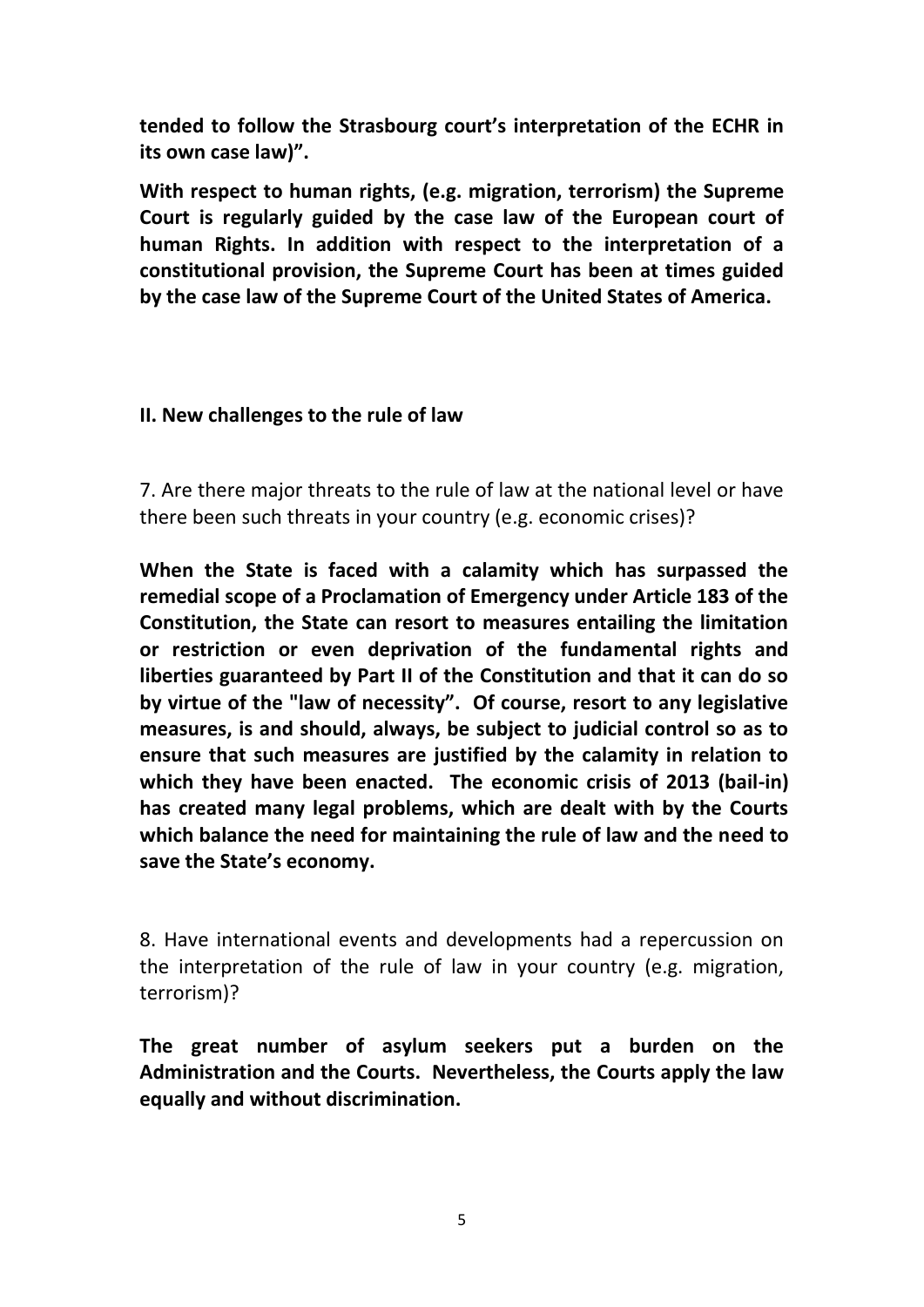9. Has your Court dealt with the collisions between national and international legal norms? Have there been cases of different interpretation of a certain right or freedom by your Court compared to regional / international courts (e.g. the African,

CDL-WCCJ-GA(2016)005 . Inter-American or European Courts) or international bodies (notably, the UN Human Rights Committee)? Are there related difficulties in implementing decisions of such courts / bodies? What is the essence of these difficulties? Please provide examples.

**Our Supreme Court is very keen in the protection of Human Rights and in some instances it provides higher protection than the European Court of Human Rights. One example is the recognition, by our Supreme Court, of pension rights, as property rights, that cannot be deprived or adversely affected, by legislation.**

## **III. The law and the state**

10. What is the impact of the case-law of your Court on guaranteeing that state powers act within the constitutional limits of their authority?

**The impact of the case-law of our Court on guaranteeing that state powers act within the constitutional limits of their authority is significant and authoritative. The doctrine of Separation of Powers is applied strictly and no State Power can intervene in the field of activity of another State Power.**

11. Do the decisions of your Court have binding force on other courts? Do other / ordinary courts follow / respect the case-law of your Court in all cases? Are there conflicts between your Court and other (supreme) courts?

**Yes, the decisions of the Supreme Court have binding force on hierarchically subordinate courts. The ratio decidenti of a decision of the Supreme Court given in the exercise of its jurisdiction as a final court is subject to well recognized exceptions binding on the Supreme Court itself. Amenity to depart from earlier decisions is acknowledged whenever the Court concludes that a previous decision is founded on a**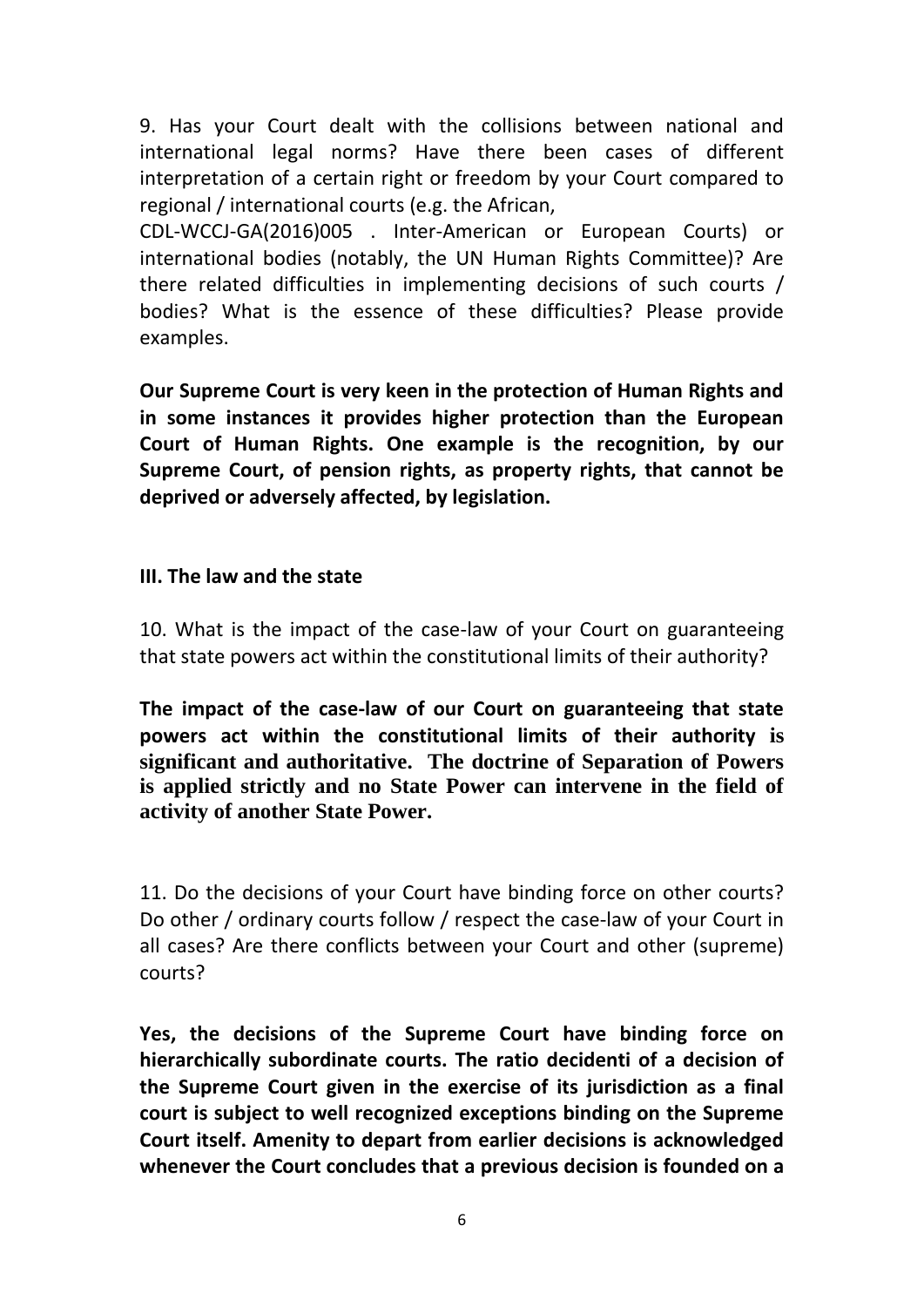**wrong principle, a principle of law leading to manifest injustice, a principle irreconcilable to changed circumstances. Jurisdiction is vested in the Supreme Court to supervise lower courts with a view to ensuring that they operate within the limits of their jurisdiction. More specifically, by the provisions of Article 155.4 the Supreme Court is empowered to issue prerogative writs of certiorari, prohibition, and mandamus and quo warrant to ensure that subordinate courts operate within the limits of their jurisdiction and in accordance with the rules of natural justice.**

12. Has your Court developed / contributed to standards for law-making and for the application of law? (e.g. by developing concepts like to independence, impartiality, acting in accordance with the law, *non bis in idem, nulla poena sine lege,* etc.).

**The classification of powers for the purpose of ascertaining the respective domain of each of the three powers has been a subject repeatedly addressed by the Supreme Court. The source and nature of the jurisdiction of the Supreme Court was extensively decided in a lot of decisions. The Supreme Court has repeatedly held that a law is unconstitutional because it is contrary to the principle of separation of powers as this is enshrined in a number of constitutional provisions. The interpretation of human rights, their range of application and impact on the legal order of the country have attracted a voluminous body of case law. A number of judgments were given on the approach of the Court in relation to the width of human rights and the consequences of their breach. The case law of the Supreme Court emphasizes that respect for human rights must be primary in the mind of administration.** 

**In the** *Case no. 397/12 Phylactou and others v. Republic dated 14 June 2013,* **the full bench of the Supreme Court stressed the need to safeguard the independence of the judiciary. The case involved deductions from the judges' salaries pursuant to an enacted law. The court held that the impugned law amounted to an impermissible adverse alteration of the judges' remuneration, in contravention of the relevant provisions of the constitution and therefore it was declared unconstitutional.**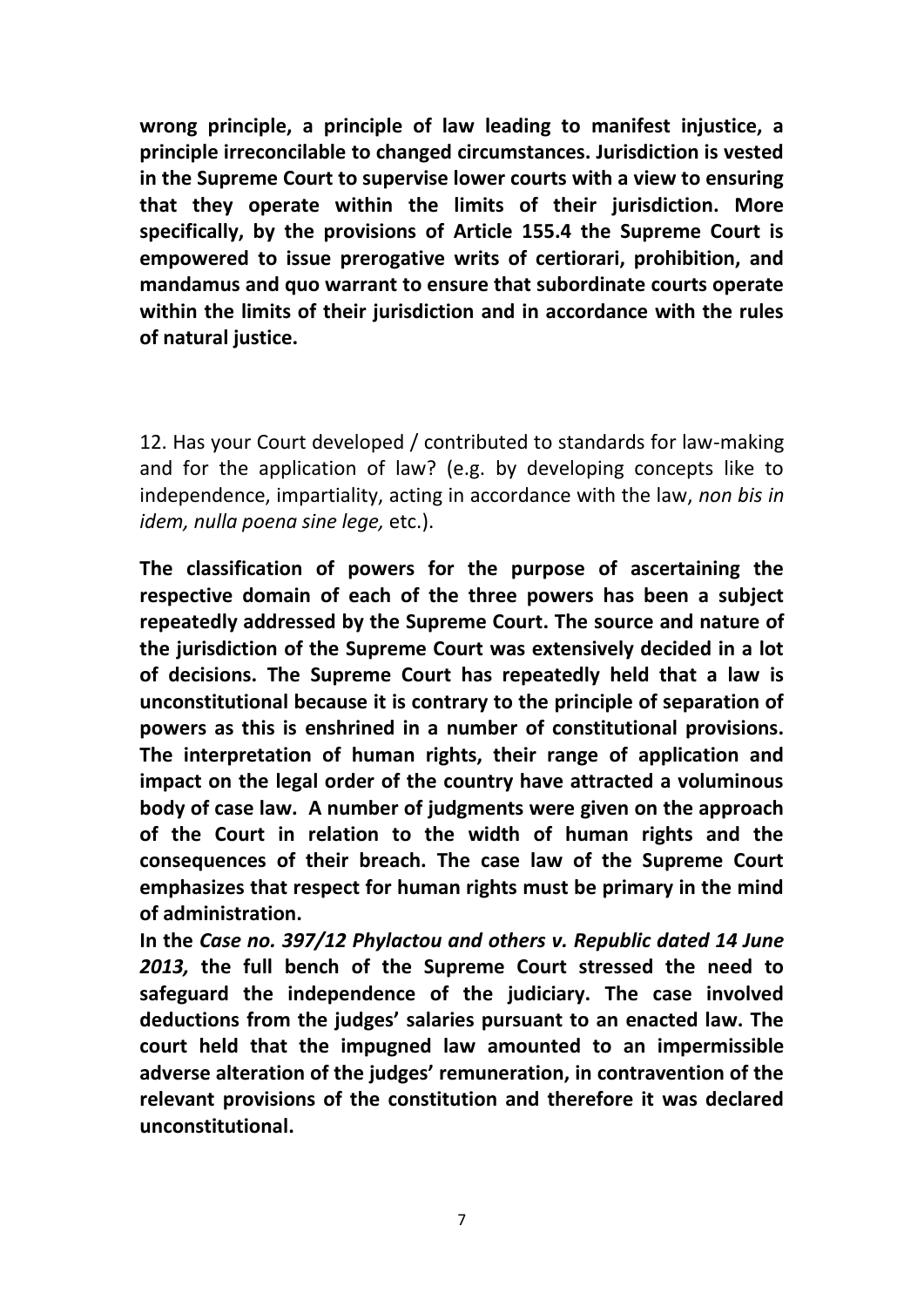13. Do you have case-law relating to respect for the rule of law by private actors exercising public functions?

**No.**

14. Are public officials accountable for their actions, both in law and in practice? Are there problems with the scope of immunity for some officials, e.g. by preventing an effective fight against corruption? Do you have case-law related to the accountability of public officials for their actions?

**In accordance with Constitutional provisions, no criminal proceedings action can be brought against the Attorney General and the Deputy Attorney General in respect of their official functions. These officials enjoy so called functional immunity in the same way as Supreme Court judges. This functional immunity may however be lifted and proceedings be brought against these officials. This happened in 2015 in a case where the Deputy Attorney General was dismissed and subsequently was subjected to criminal proceedings. The procedure for dealing with misconduct against justices of the Supreme Court and other high officials were issued by the Supreme Court in "the Supreme council of judicature (control and procedure) Rules of 2015.The procedure is of a judicial nature and the only sanction for supreme court judges or other high officials found guilty is that of dismissal. In the case of two Members of Parliament, their parliamentary immunity was lifted by the Supreme Court. Parliamentary immunity was limited by our case law, to words and actions directly related to parliamentary duties.**

# **IV. The law and the individual**

15. Is there individual access to your Court (direct / indirect) against general acts / individual acts? Please briefly explain the modalities / procedures.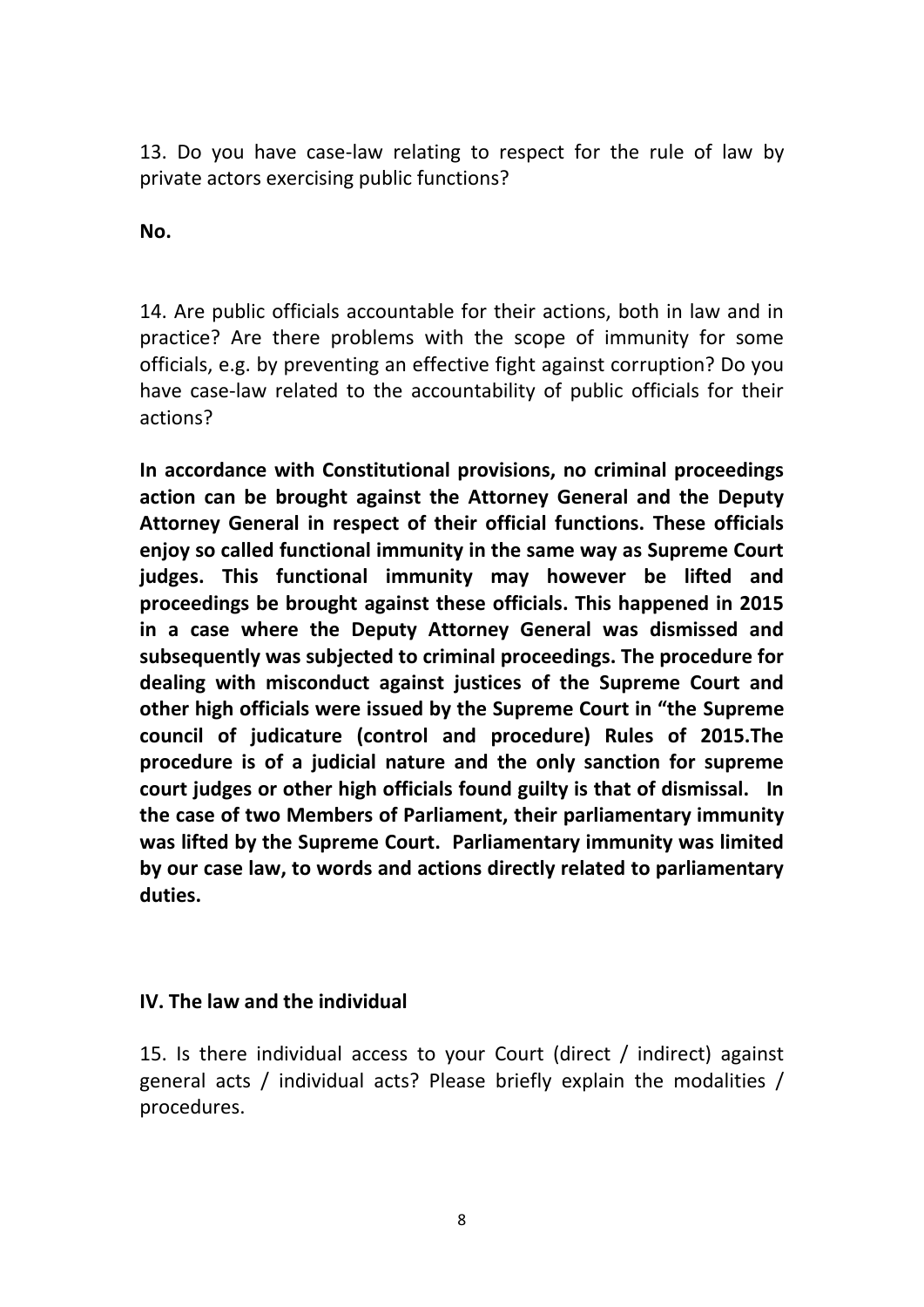**In determination of one's civil rights and obligations or of any of criminal charge against him every person is entitled to access to the court and fair trial. The essential features of a fair trial are laid down in Article 30.2 of our Constitution. (Competent court set by law, an independent and impartial tribunal, a court functioning in public unless the press and the public are excluded by a decision of the Court taken in the interests of (i) .security of the Republic (ii) constitutional order, (iii) public order, (iv) public safety, (v) public morals, or (vi) where the interests of juveniles or the protection of the private life of the parties so require. Furthermore the proceedings must be conducted within reasonable time and be concluded by a duly reasoned judgment. The impression of arbitrariness must be kept well outside the sphere of judicial deliberations**. **Judges must conduct themselves in a manner compatible with the requisites of impartiality and the impersonal character of judicial process. Departure of these standards undermine the confidence in the judiciary. Art 146 of the Constitution gives right to anyone with a legitimate interest, to challenge the legality of Administrative acts or decisions.**

16. Has your Court developed case-law concerning access to ordinary / lower courts (e.g. preconditions, including, costs, representation by a lawyer, time limits)?

**Certainly, there has been a developed case law concerning the interpretation and application of those rules and aspects that deal with this important constitutional right of access to courts. Security for costs may be ordered in certain cases, Legal aid may be granted, and time limits are imposed.**

17. Has your Court developed case-law on other individual rights related to the rule of law?

**Yes, like the right to non-discrimination and equality before the law, legal certainty, the principle of legality etc.** 

18. Is the rule of law used as a general concept in the absence of specific fundamental rights or guarantees in the text of the Constitution in your country?